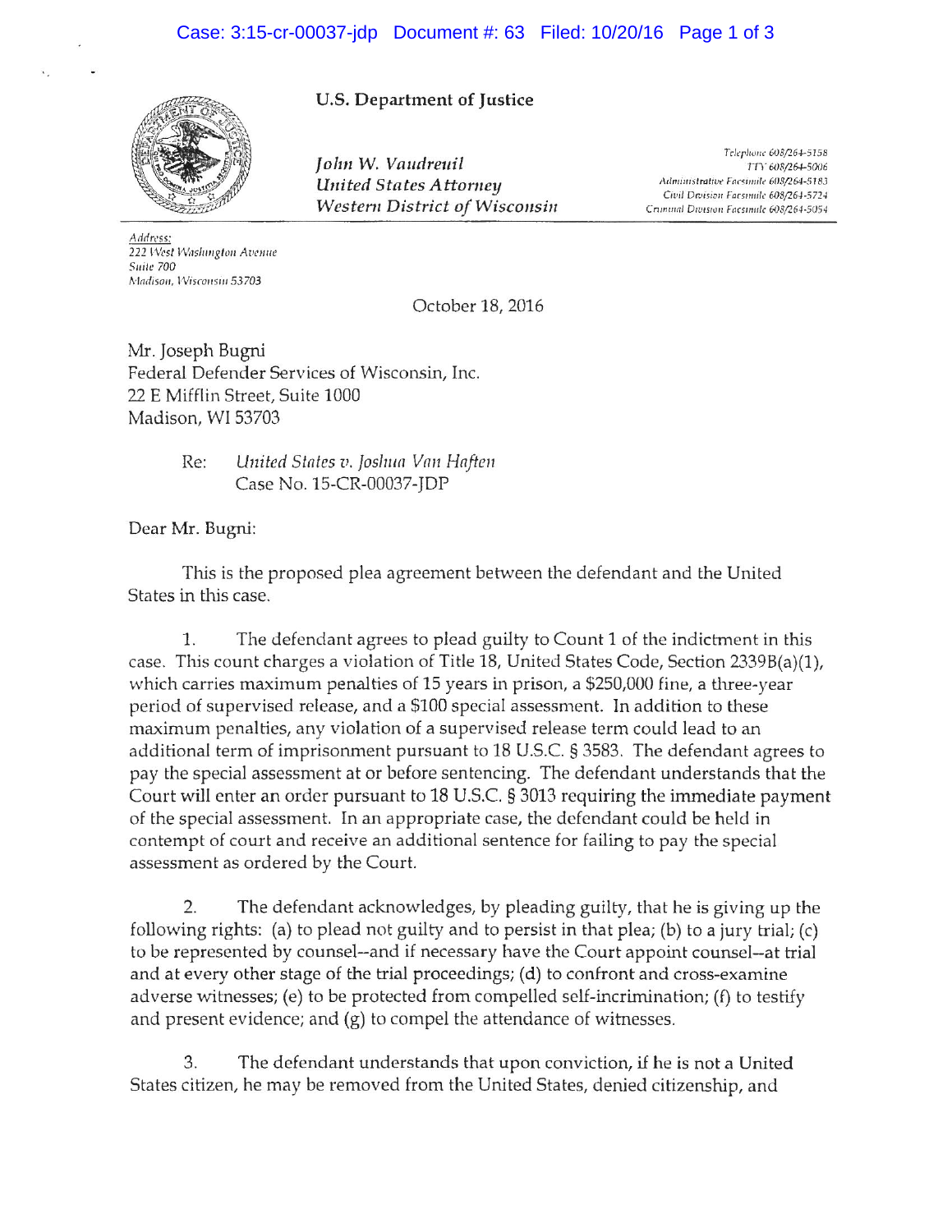October 18, 2016 Page 2

denied future admission to the United States. The defendant nevertheless affirms that he wants to plead guilty regardless of any removal and immigration consequences that his plea may entail, even if the consequence is automatic removal from the United States.

The United States agrees to recommend that the Court, in computing the  $4.$ advisory Sentencing Guideline range, and in sentencing the defendant, give the defendant the maximum available reduction for acceptance of responsibility. This recommendation is based upon facts currently known to the United States and is contingent upon the defendant accepting responsibility according to the factors set forth in USSG § 3E1.1. The United States is free to withdraw this recommendation if the defendant has previously engaged in any conduct which is unknown to the United States and is inconsistent with acceptance of responsibility, or if he engages in any conduct between the date of this plea agreement and the sentencing hearing which is inconsistent with acceptance of responsibility.

The United States agrees that this guilty plea will completely resolve all 5. possible federal criminal violations that have occurred in or could be tried in the Western District of Wisconsin or the Southern District of Georgia, provided that both of the following conditions are met: (a) the criminal conduct relates to the conduct described in the indictment; and (b) the criminal conduct was known to the United States as of the date of this plea agreement. This agreement not to prosecute is limited to those types of cases for which the United States Attorney's Office for the Western District of Wisconsin and the Southern District of Georgia have exclusive decisionmaking authority. The defendant also understands that the United States will make its full discovery file available to the Probation Office for its use in preparing the presentence report.

In the event of an appeal by either party, the United States reserves the 6. right to make arguments in support of or in opposition to the sentence imposed by the Court.

The defendant understands that sentencing discussions are not part of the 7. plea agreement. The defendant should not rely upon the possibility of a particular sentence based upon any sentencing discussions between defense counsel and the United States.

If your understanding of our agreement conforms with mine as set out 8. above, would you and the defendant please sign this letter and return it to me. By his signature below, the defendant acknowledges his understanding that the United States has made no promises or guarantees regarding the sentence which will be imposed.